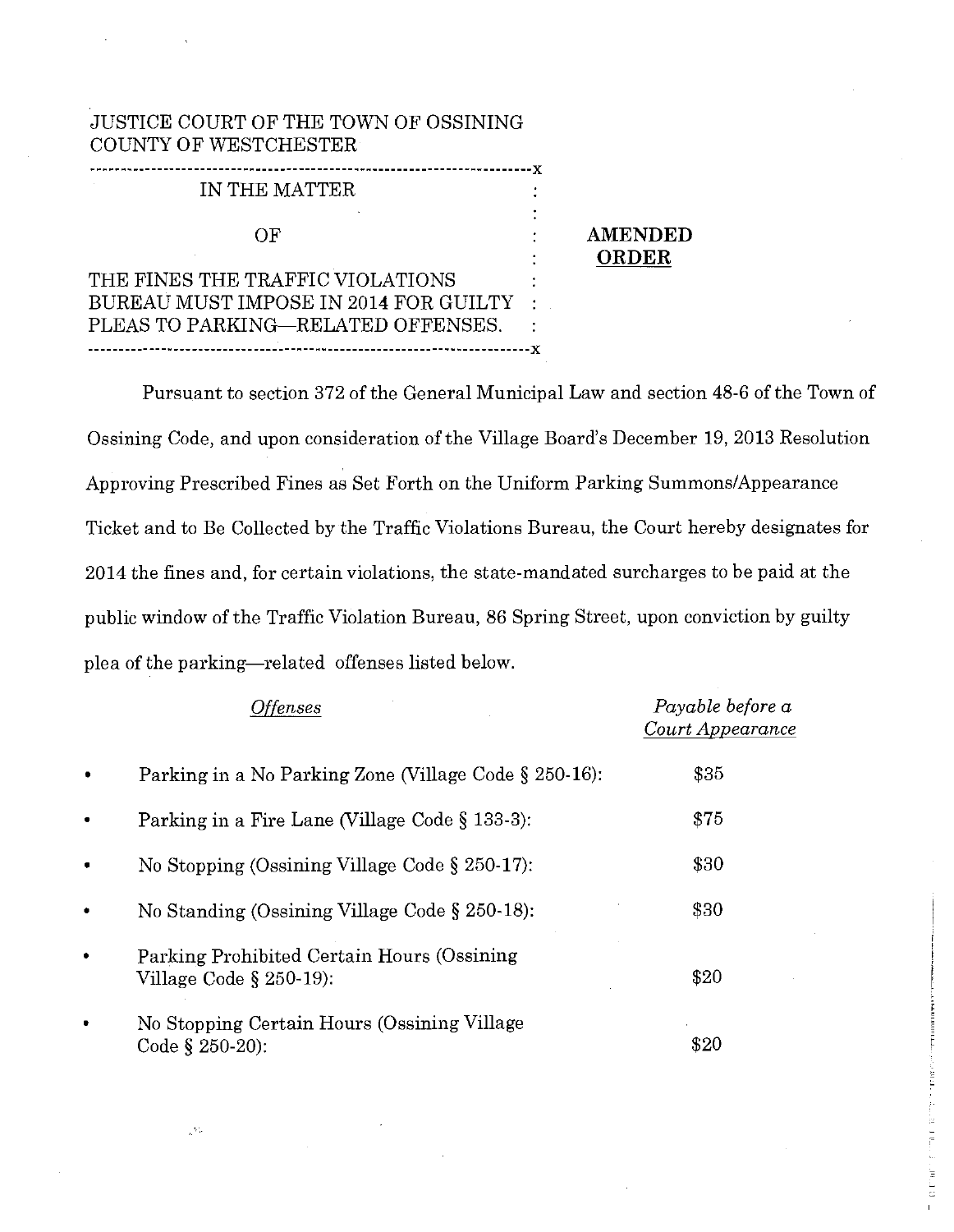|   | Time Limit Parking: (Ossining Village)<br>Code $\S$ 250-22):                              | \$30               |
|---|-------------------------------------------------------------------------------------------|--------------------|
|   | Angle Parking (Ossining Village<br>Code $\S 250-23$ :                                     | \$30               |
|   | Hindering Snow Removal (Ossining Village<br>Code $\S$ 250-28 and 28.1):                   | \$35               |
|   | No Parking 3 am—6 am, Improper Area (Ossining Village<br>Code $\S 250-29$ :               | \$30               |
|   | No Parking 3 am -6 am, No Tag (Ossining Village<br>Code § $250-29$ :                      | \$30               |
|   | No Parking 3 am—6 am, Commercial Vehicle (Ossining<br>Village Code § 250-29):             | \$60               |
|   | Railroad Station Parking (Ossining Village<br>Code § 250-30):                             | \$35               |
|   | No Tag Parking in Municipal Lots (Ossining Village<br>Code § 250-31):                     | \$35               |
|   | Overtime Parking in Municipal Lots<br>(Ossining Village Code $\S$ 250-32):                | \$30               |
|   | No Parking in Municipal Lots from 11 pm - 8 am<br>(Ossining Village Code § 250-32):       | \$30               |
|   | Overtime Meter Parking (Ossining Village Code § 250-33.1):                                | \$30               |
|   | Overtime Meter Parking (Ossining Village Code § 250-33.1)<br>Paid within 7 Calendar Days: | \$15               |
| ٠ | On Street Handicapped Parking (VTL § 1203-b):                                             | $$70 + $30 = $100$ |
| ٠ | Off Street Handicapped Parking [VTL § 1203-c(4)]:                                         | $$50 + $30 = $80$  |
| ٠ | Parked in Wrong Direction [VTL § 1203(c)]:                                                | \$30               |
| ٠ | Parked by Fire Hydrant [VTL § 1202(b)(1)]:                                                | $$50 + $25 = $75$  |
| ۰ | Parked by Fire Station Driveway [VTL $\S 1202(a)(2)(d)$ ]:                                | $$50 + $25 = $75$  |

2

in Ti

ti r m